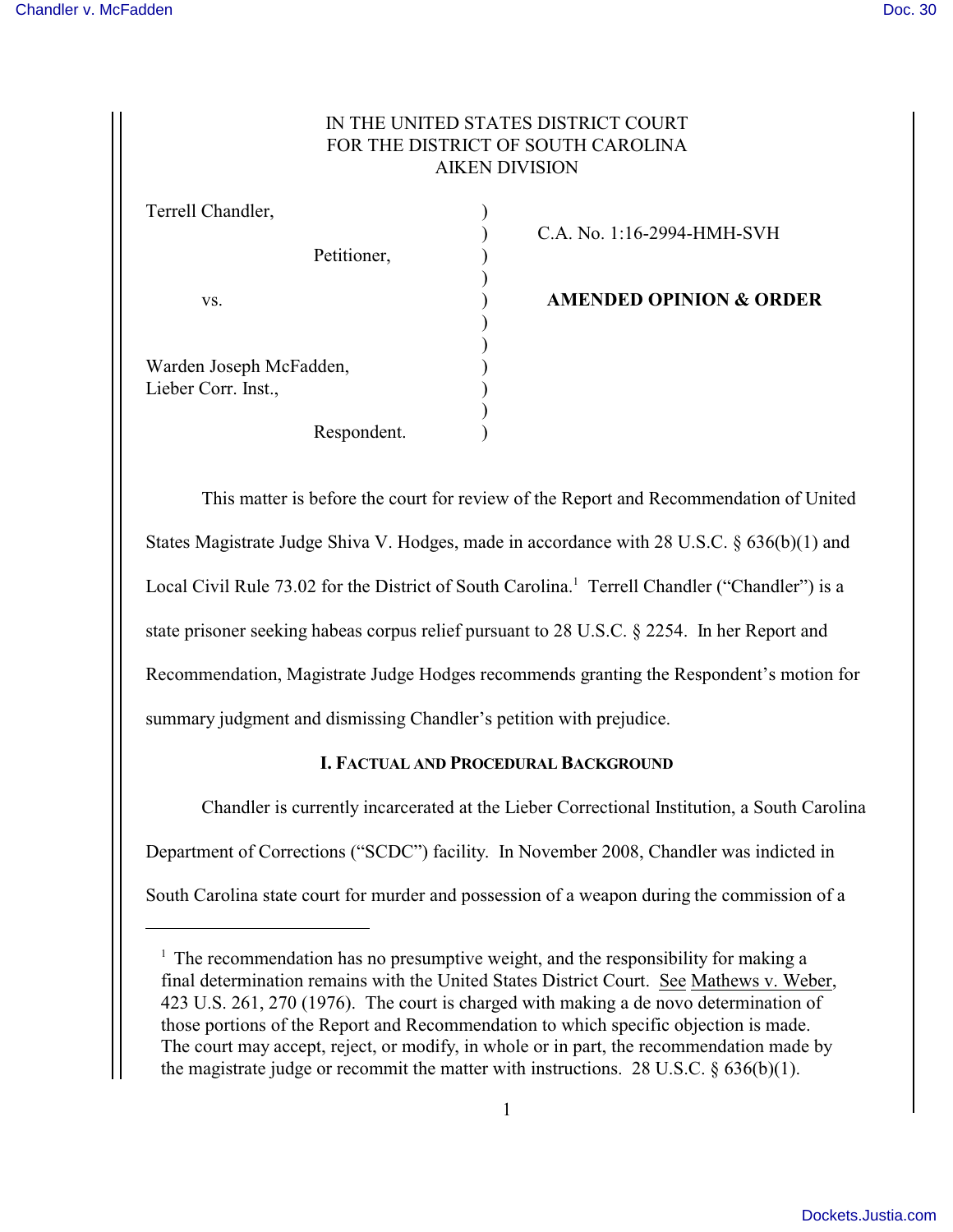violent crime. (Mot. Summ. J. Ex. 3 (App'x 1049-53), ECF No. 9-3.) After a jury trial, Chandler was found guilty on June 10, 2010. (Id. Ex. 3 (App'x 1023-24), ECF No. 9-3.) Chandler was sentenced to 45 years' imprisonment for murder and 5 years' imprisonment for possession of a weapon during the commission of a violent crime, such terms to be served consecutively. (Id. Ex. 3 (App'x 1046), ECF No. 9-3.)

Chandler appealed his conviction. (Id. Ex. 4 (Final Br. of Appellant), ECF No. 9-4.) The South Carolina Court of Appeals affirmed Chandler's conviction in an unpublished opinion dated May 23, 2012. (Id. Ex. 5 (May 23, 2012 Order), ECF No. 9-5.) On August 1, 2012, Chandler filed an application for post-conviction relief ("PCR") raising ineffective assistance of counsel claims. (Mot. Summ. J. Ex. 1 (App'x 1055-62), ECF No. 9-3.) An evidentiary hearing was held on November 18, 2013. (Id. Ex. 1 (App'x 1073-1132), ECF No. 9-3.) On October 27, 2014, the PCR court denied Chandler's PCR application. (Id. Ex. 1 (App'x 1133-45), ECF No. 9-3). Chandler filed a petition for writ of certiorari with the South Carolina Supreme Court on October 29, 2014. (Id. Ex. 8 (Pet. for Writ of Cert. 4) ECF No. 9-8.) On April 15, 2016, the South Carolina Supreme Court denied Chandler's petition for writ of certiorari. (Id. Ex. 9 (Apr. 15, 2016 Order), ECF No. 9-9.)

Chandler, acting pro se, filed the instant  $\S 2254$  petition on August 23, 2016,<sup>2</sup> raising the following grounds for relief:

**Ground One:** The South Carolina Court of Appeals decision affirming Petitioner's conviction and sentence, that his statement was voluntary, was an unreasonable determination of the facts in light of the evidence presented in the trial.

 $2 \text{ See }$  Houston v. Lack, 487 U.S. 266 (1988).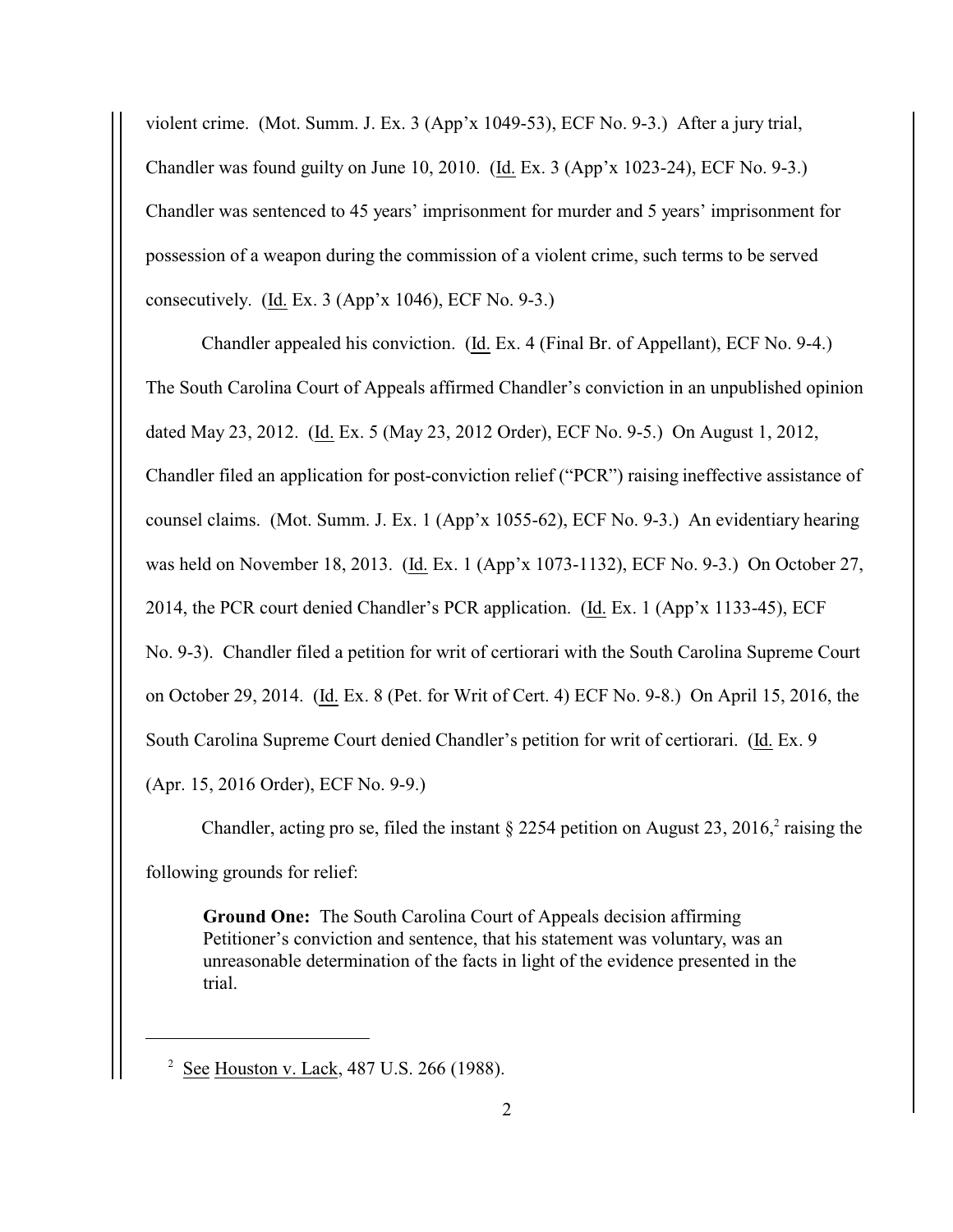**Supporting Facts:** Petitioner was placed in a 10x10 hot and stuffy room for five hours for interrogation. Only a short portion of this interrogation was recorded. Petitioner gave a written statement after being told that if he refused to make a statement he would be charged with murder. The lead detective (Osborne) stepped out of the room and a Detective Fleming entered the small room [detective that told Petitioner he had to make a statement or be charged with murder].

**Ground Two**: Ineffective Assistance of Trial Counsel

**Supporting Facts:** Trial counsel rendered constitutionally deficient assistance in failing to request that the jury be instructed that the testimony of a co-defendant who provides evidence against the defendant [Petitioner] for expected gain, the hope of reward or for personal advantage or vindication, must be examined and weighed by the jury with the greater care than the testimony of an ordinary witness.

**Ground Three:** Due Process Violation–Fourteenth Amendment to the United States Constitution.

**Supporting Facts:** The state proffered false testimony from co-defendant and state's witness Steven Brown in regards to the Petitioner's involvement in the murder of Calvin Gibbs. Brown testified at Petitioner's trial that he entered into a proffer agreement with the state. That all he had to do–give truthful information to the solicitor's office–to tell the truth.

**Ground Four:** Ineffective Assistance of Appellate Counsel violation of Sixth and Fourteenth Amendments, Due Process violation

**Supporting Facts:** Appellate counsel was ineffective in failing to raise the issues of accomplice liability jury charge requested by the State that was objected to and argued before the trial court and overruled, on direct appeal.

**Ground Five:** Ineffective Assistance of Appellate Counsel, violation of Sixth and Fourteenth Amendments, Due Process violation.

**Supporting Facts:** Appellate counsel was ineffective for failing to raise "The trial court erred in refusing to grant a directed verdict on the charge of murder because the State failed to present any substantial evidence beyond a reasonable doubt of Appellant's guilt."

(§ 2254 Pet. 5-10, 16-27, ECF No. 1 (errors in original).)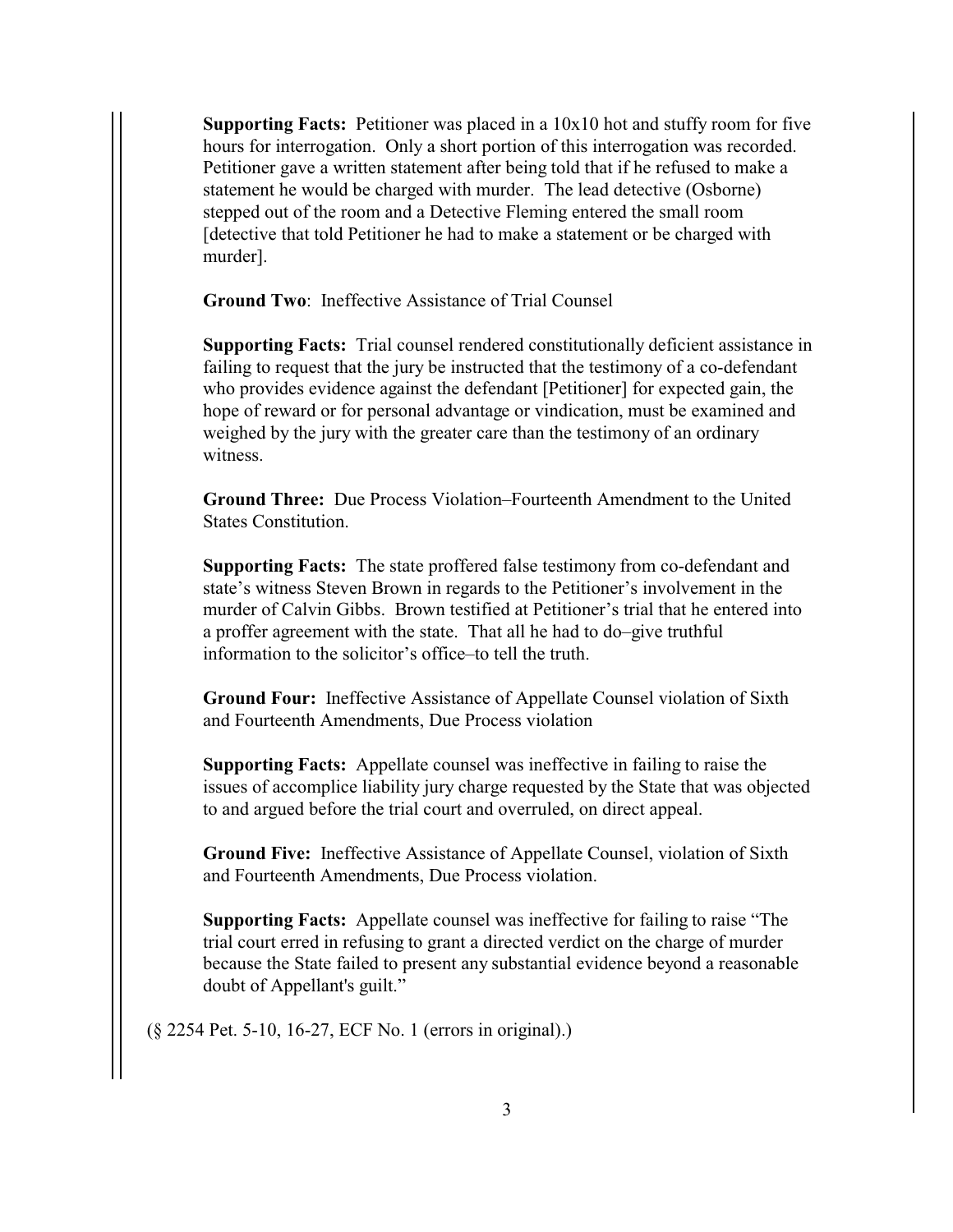On October 11, 2016, Respondent filed a motion for summary judgment. (Mot. Summ. J., ECF No. 8.) Chandler responded on December 5, 2016. (Resp. Opp'n Mot. Summ. J., ECF No. 14.) On December 12, 2016, Respondent replied. (Reply, ECF No. 18.) Magistrate Judge Hodges issued her Report and Recommendation on April 25, 2017, recommending granting Respondent's motion for summary judgment and dismissing Chandler's petition with prejudice. (R&R 22, ECF No. 20.) Having received no objections by the deadline, the court issued an order on May 15, 2017, adopting the Report and Recommendation. (May 15, 2017 Order, ECF No. 23.) On May 9, 2017,<sup>3</sup> although not received by the court until May 16, 2017, Chandler timely filed objections to the Report and Recommendation. (Objs., ECF No. 26.) Therefore, the court vacates its May 15, 2017 order and will consider Chandler's timely objections.

## **II. DISCUSSION OF THE LAW**

### **A. Summary Judgment Standard**

Summary judgment is appropriate only "if the movant shows that there is no genuine dispute as to any material fact and the movant is entitled to judgment as a matter of law." Fed. R. Civ. P. 56(a). In deciding whether a genuine issue of material fact exists, the evidence of the non-moving party is to be believed and all justifiable inferences must be drawn in his favor. See Anderson v. Liberty Lobby, Inc., 477 U.S. 242, 255 (1986). However, "[o]nly disputes over facts that might affect the outcome of the suit under the governing law will properly preclude the entry of summary judgment. Factual disputes that are irrelevant or unnecessary will not be counted." Id. at 248.

 $3$  See id.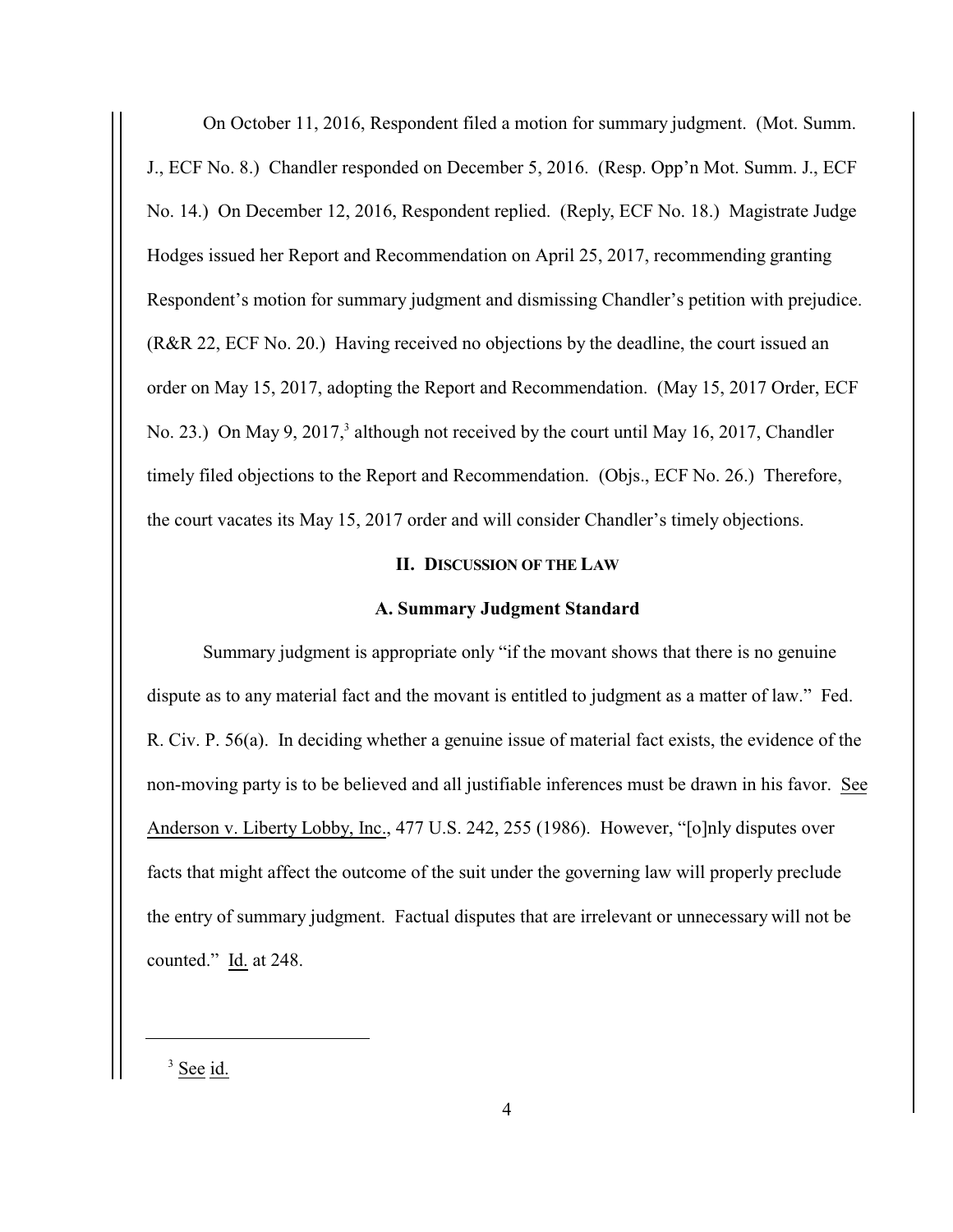A litigant "cannot create a genuine issue of material fact through mere speculation or the building of one inference upon another." Beale v. Hardy, 769 F.2d 213, 214 (4th Cir. 1985). "[W]here the record taken as a whole could not lead a rational trier of fact to find for the non-moving party, disposition by summary judgment is appropriate." Monahan v. Cty. of Chesterfield, Va., 95 F.3d 1263, 1265 (4th Cir. 1996) (internal quotation marks and citation omitted). "[T]he mere existence of *some* alleged factual dispute between the parties will not defeat an otherwise properly supported motion for summary judgment; the requirement is that there be no *genuine* issue of *material* fact." Ballenger v. N.C. Agric. Extension Serv., 815 F.2d 1001, 1005 (4th Cir. 1987) (internal quotation marks and citation omitted).

## **B. Standard of Review in a § 2254 Petition**

In addition to the standard that the court must employ in considering motions for summary judgment, the court must also consider the petition under the requirements set forth in 28 U.S.C. § 2254. Under § 2254(d),

[a]n application for a writ of habeas corpus on behalf of a person in custody pursuant to the judgment of a State court shall not be granted with respect to any claim that was adjudicated on the merits in the State court proceedings unless the adjudication of the claim  $- (1)$  resulted in a decision that was contrary to, or involved an unreasonable application of, clearly established Federal law, as determined by the Supreme Court of the United States; or (2) resulted in a decision that was based on an unreasonable determination of the facts in light of the evidence presented in the State court proceeding.

As "a determination of a factual issue made by a State court shall be presumed to be correct," the petitioner has "the burden of rebutting the presumption of correctness by clear and convincing evidence." 28 U.S.C.  $\S$  2254(e)(1). With respect to reviewing the state court's application of federal law, "'a federal habeas court may grant the writ if the state court identifies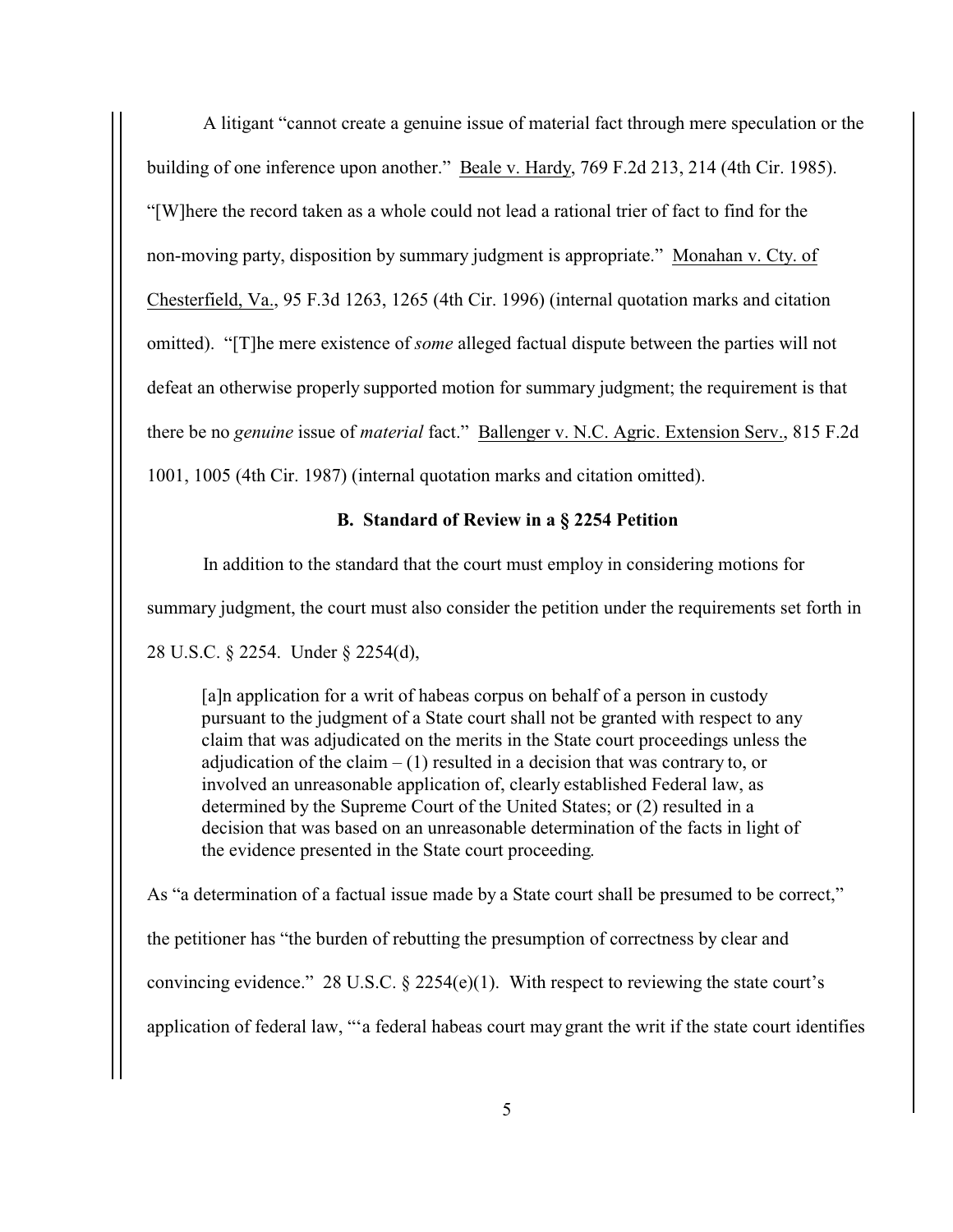the correct governing legal principle from [the Supreme] Court's decisions but unreasonably applies that principle to the facts of the prisoner's case.'" Humphries v. Ozmint, 397 F.3d 206, 216 (4th Cir. 2005) (quoting Williams v. Taylor, 529 U.S. 362, 413 (2000)). Further, "an 'unreasonable application of federal law is different from an incorrect application of federal law,' because an incorrect application of federal law is not, in all instances, objectively unreasonable." Id. (quoting Williams, 529 U.S. at 410). "Thus, to grant [a petitioner's] habeas petition, [the court] must conclude that the state court's adjudication of his claims was not only incorrect, but that it was objectively unreasonable." McHone v. Polk, 392 F.3d 691, 719 (4th Cir. 2004).

### **C. Objections**

Objections to the Report and Recommendation must be specific. Failure to file specific objections constitutes a waiver of a party's right to further judicial review, including appellate review, if the recommendation is accepted by the district judge. See United States v. Schronce, 727 F.2d 91, 94 & n.4 (4th Cir. 1984). In the absence of specific objections to the Report and Recommendation of the magistrate judge, this court is not required to give any explanation for adopting the recommendation. See Camby v. Davis, 718 F.2d 198, 199 (4th Cir. 1983).

Upon review, many of Chandler's objections are nonspecific or merely restate his claims. However, the court was able to glean two specific objections. Chandler objects that the magistrate judge erred in finding: (1) that grounds two and five were procedurally defaulted and (2) that the South Carolina Court of Appeals holding regarding the voluntariness of Chandler's statements to investigators was not an unreasonable determination of the facts in light of the evidence presented at trial. (Objs. 2-5, ECF No. 26.)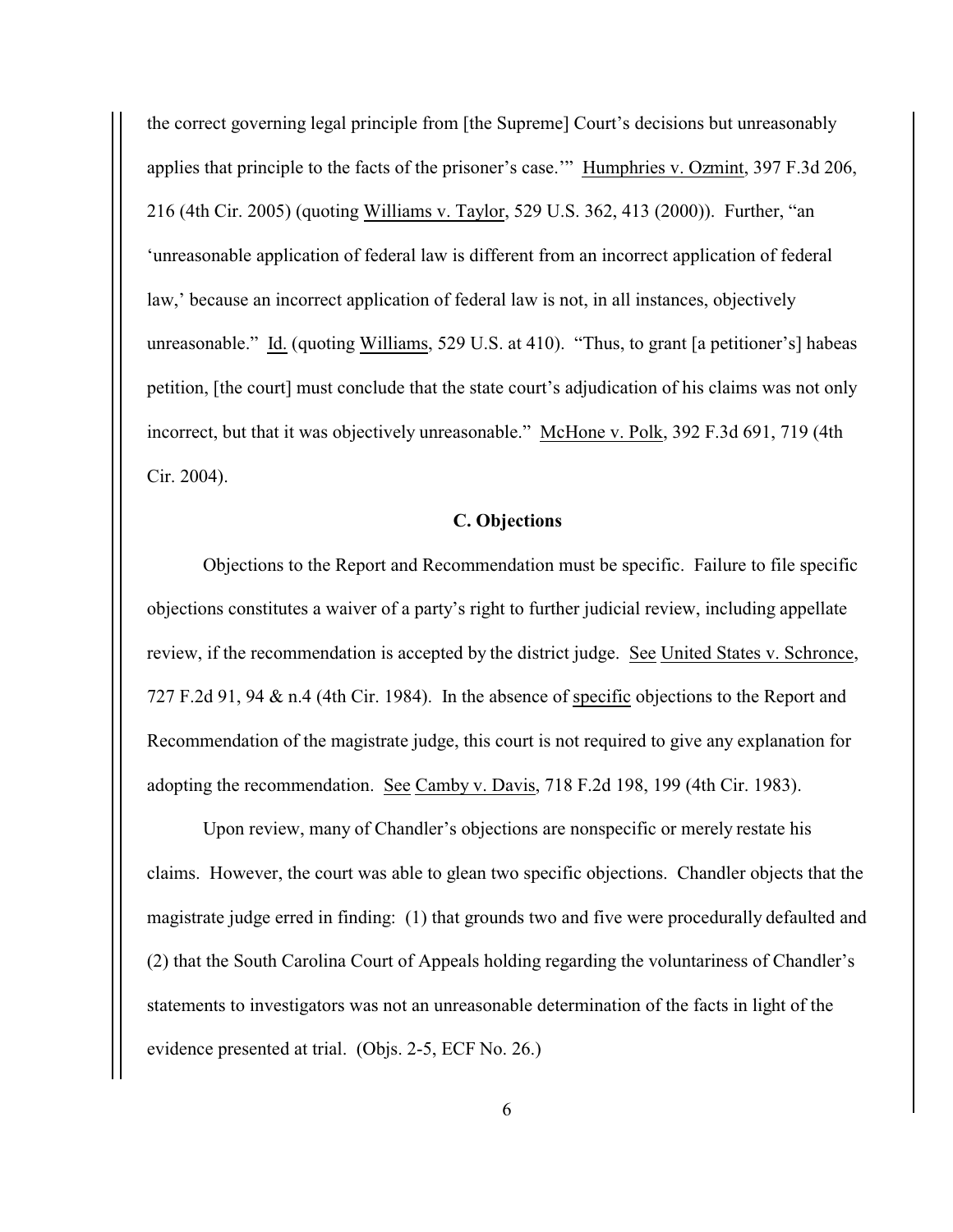### **1. Procedural Default**

Chandler objects that the magistrate judge erred by finding that grounds two and four<sup>4</sup> were procedurally defaulted. (Id. at 2-5, ECF No. 26.) Chandler concedes that these grounds were not previously raised in state court, but argues that there is cause to excuse his procedural default and consider these claims. (Id., ECF No. 26.) Further, in regard to ground four, Chandler argues that under Martinez v. Ryan, 566 U.S. 1 (2012), his procedural default should be excused because his appellate counsel was ineffective for failing to appeal the trial court's accomplice liability jury instruction. (Objs. 5, ECF No. 26.)

Absent a valid excuse, a state prisoner must first exhaust state remedies before seeking federal habeas relief. See 28 U.S.C. § 2254(b)(1); Joseph v. Angelone, 184 F.3d 320, 328 (4th Cir. 1999). Procedural default may be excused only if Chandler "can demonstrate cause for the default and actual prejudice as a result of the alleged violation of federal law, or demonstrate that failure to consider the claims will result in a fundamental miscarriage of justice." Coleman v. Thompson, 501 U.S. 722, 750 (1991). Generally, ineffective assistance of counsel "will constitute cause only if it is an independent constitutional violation." Id. at 755. However, "[i]nadequate assistance of counsel at initial-review collateral proceedings may establish cause for a prisoner's procedural default of a claim of ineffective assistance of trial." Martinez, 566 U.S. at 9.

First, the magistrate judge found that there was no cause to excuse Chandler's procedural default of ground two. The magistrate judge found that Chandler failed to demonstrate that counsel was ineffective for failing to request a jury charge which instructed the

<sup>&</sup>lt;sup>4</sup> Chandler refers to ground four of his § 2254 petition as ground five in his objections.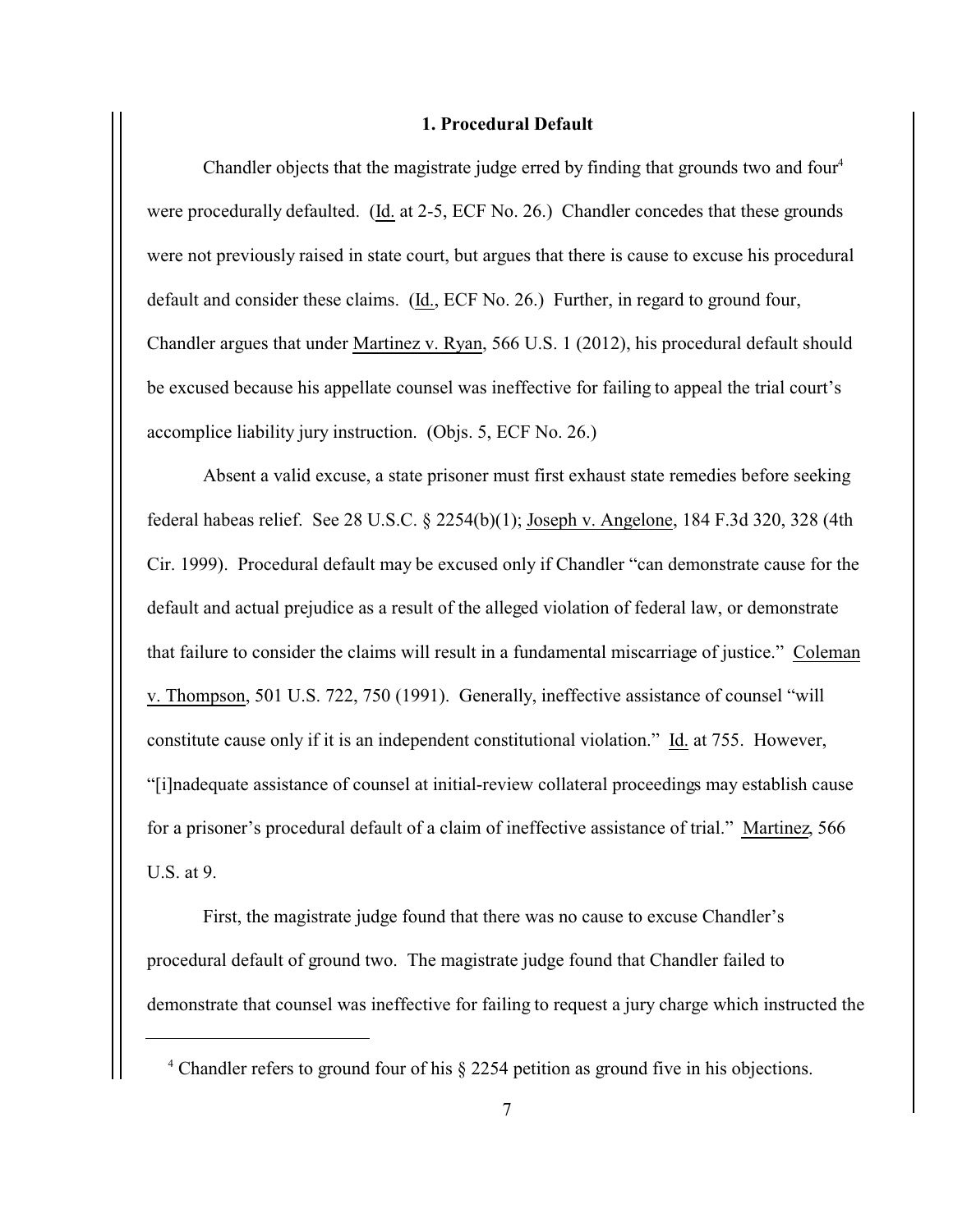jury to weigh Chandler's co-defendant's testimony with "greater care than the testimony of an ordinary witness," and for failing to object to the court's jury charge in regard to weight and credibility of testimony. (R&R 17-18, ECF No. 20.) As a result, the magistrate judge found no cause to excuse Chandler's procedural default because Chandler failed to demonstrate that the state court's jury instructions were in error. (Id. at 18, ECF No. 20.)

In response, Chandler argues that Lee v. United States, 343 U.S. 747 (1952), supports his claim that the trial court's failure to charge the jury on the weight of his co-defendant's testimony amounted to a violation of his right to due process. (Objs. 4, ECF No. 26.) However, Lee does not support a constitutional requirement that the trial court give a "co-defendant instruction." Instead, Lee supports a jury instruction which directs the jury to determine the proper weight and credibility of testimony. Lee, 343 U.S. at 757 ("The trend of the law in recent years has been to turn away from rigid rules of incompetence, in favor of admitting testimony and allowing the trier of fact to judge the weight to be given [to] it.").

In the instant case, Chandler has failed to demonstrate that the trial judge's credibility instructions were inadequate, or demonstrate prejudice from counsel's failure to request a "co-defendant instruction." Therefore, the magistrate judge did not err in finding that ground two was procedurally defaulted.

Second, the magistrate judge found that ground four of Chandler's § 2254 petition was procedurally defaulted because Martinez does not excuse the default of direct appeal claims and Chandler failed to demonstrate cause to overcome his procedural default. (R&R 18-19, ECF No. 20). Chandler alleges that appellate counsel was ineffective for failing to argue on appeal that the trial court improperly charged the jury on accomplice liability. (Objs. 5, ECF No. 26.)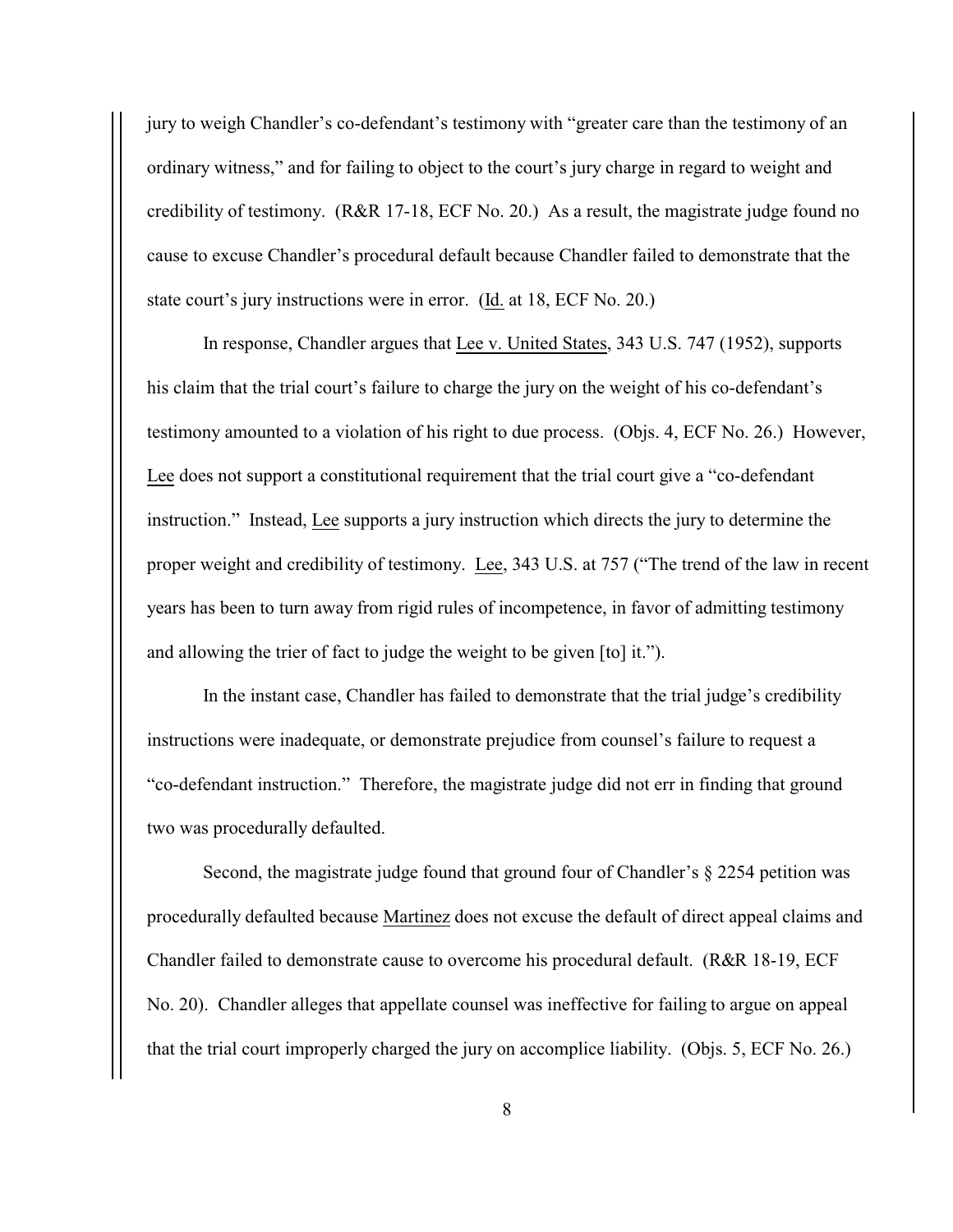The magistrate judge correctly found that Martinez does not apply to ground four because ground four concerns attorney error in a direct review proceeding. Martinez, 566 U.S. at 16 (The Court's holding "does not extend to attorney errors in any proceeding beyond the first occasion the State allows a prisoner to raise a claim of ineffective assistance at trial, even though that initial-review collateral proceeding may be deficient for other reasons."). Further, Chandler has failed to demonstrate cause to excuse his procedural default. Under South Carolina law, "[i]t is error to refuse a requested charge on an issue raised by the indictment and the evidence presented at trial." State v. Kimbrell, 362 S.E.2d 630 (S.C. 1987). By Chandler's admission, the State presented evidence which, at the least, suggested that Chandler was an accomplice to the murder. (Resp. Opp'n Mot. Summ. J. 25, ECF No. 14.) Therefore, the magistrate judge did not err in finding that Chandler failed to demonstrate cause which would excuse his procedural default. As a result, Chandler's objection is without merit.

#### **2. Voluntariness of Statement**

Chandler objects that the magistrate judge erred in finding that he failed to present clear and convincing evidence that his second and third statements to police investigators were not voluntary. (Objs. 3-4, ECF No. 26.) Chandler alleges that his statements were coerced by a police detective threatening that he would be charged with murder unless he made a statement. (Id. at 3, ECF No. 26.) As a result, Chandler argues that his statements were not made voluntarily and should have been excluded. (Id., ECF No. 26.)

"[The] issue of 'voluntariness is a legal question requiring independent federal determination." Miller v. Fenton, 474 U.S. 104, 110 (1985) (internal quotation marks omitted). When considering the voluntariness of a defendant's statement, the court must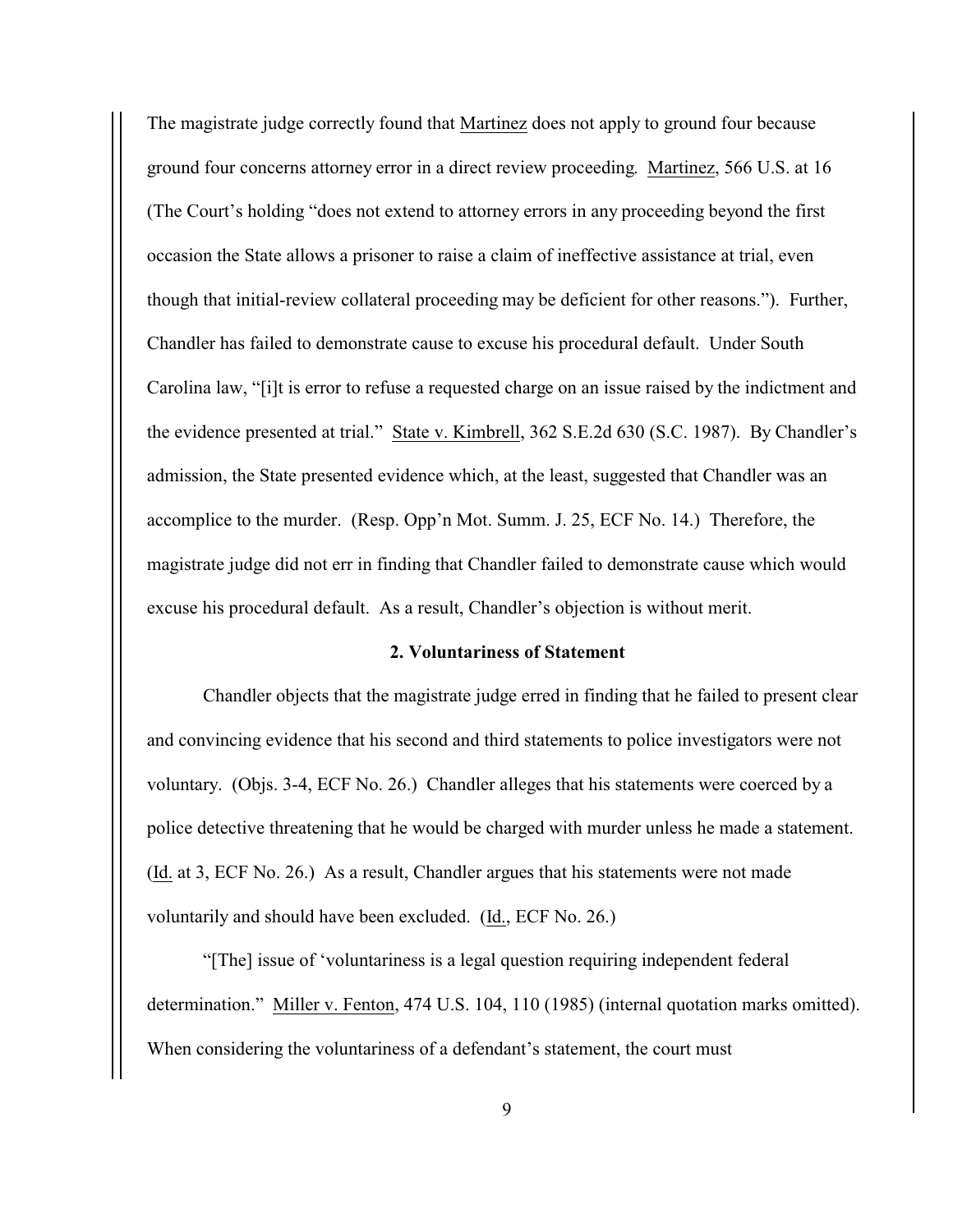determine whether the confession was extracted by any sort of threats or violence, [or] obtained by any direct or implied promises, however slight, or by the exertion of any improper influence. . . . The proper inquiry is whether the defendant's will has been overborne or his capacity for self-determination is impaired. Courts must conduct this voluntariness inquiry in light of the totality of the circumstances, including the characteristics of the defendant, the setting of the interview, and the details of the interrogation.

United States v. Byers, 649 F.3d 197, 215 (4th Cir. 2011) (internal quotation marks and citations omitted). Even where a threat or implied promise is made, a defendant's statement will not be invalidated unless the coercion is "sufficient to cause the petitioner's will to be overborne and his capacity for self-determination [is] critically impaired." United States v. Braxton, 112 F.3d 777, 783 (4th Cir. 1997) (internal quotation marks omitted).

Chandler's arguments are not supported by the record. The trial court conducted a Jackson v. Denno<sup>5</sup> hearing to determine the voluntariness of Chandler's statements. During the hearing, Detective Osborne ("Osborne") testified that he informed Chandler of his Miranda<sup>6</sup> rights and that Chandler signed a Miranda waiver. (Mot. Summ. J. Ex. 1 (App'x 74-75), ECF No. 9-1.) Additionally, Osborne stated that he told Chandler that his co-defendants alleged that Chandler committed the murder. (Id. Ex. 1 (App'x 88), ECF No. 9-1.) Osborne testified that Chandler's first statement was not recorded or reduced to writing. (Id. Ex. 1 (App'x 76-77), ECF No. 9-1.) Shortly thereafter, Chandler made a second statement which was audio-recorded, reduced to writing, reviewed, and signed by Chandler. (Id. Ex. 1 (App'x 76-77), ECF No. 9-1.) After Chandler completed the written statement, Osborne left the interview room and another detective, Jerome Fleming ("Fleming") entered the interview room. (Id. Ex. 1 (App'x 79), ECF

<sup>&</sup>lt;sup>5</sup> Jackson v. Denno, 378 U.S. 368 (1964).

<sup>&</sup>lt;sup>6</sup> Miranda v. Arizona, 384 U.S. 436 (1966).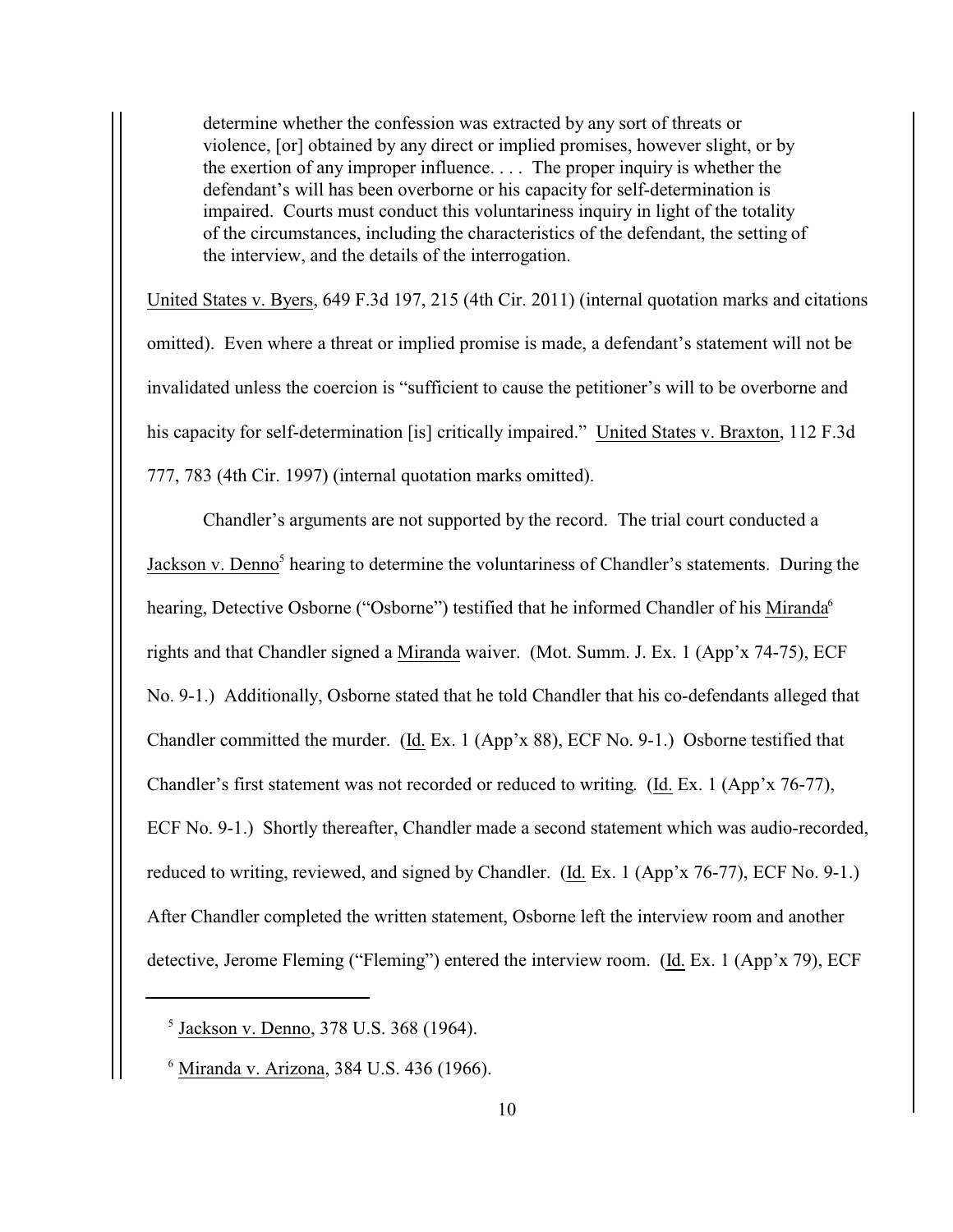No. 9-1.) Osborne testified that his work station is located next to the interview room door and he did not hear yelling or any loud sounds coming from the interview room during his absence. (Mot. Summ. J. Ex. 1 (App'x 93), ECF No. 9-1.) Subsequently, Osborne returned to the interview room and asked Chandler if he wished to amend his statement. (Id. Ex. 1 (App'x 79), ECF No. 9-1.) Osborne testified that Chandler told him "he was ready to tell me everything that happened." (Id. Ex. 1 (App'x 94), ECF No. 9-1.) Chandler then made a third statement which was audio-recorded, but not reduced to writing. (Id. Ex. 1 (App'x 80), ECF No. 9-1.)

During the Jackson v. Denno hearing, Chandler testified that Fleming told him that he would be charged with murder if he did not write a statement. (Id. Ex. 1 (App'x 102), ECF No. 9-1.) Chandler stated that he was intimidated by Fleming and his confinement in a small room alone with Fleming. (Mot. Summ. J. Ex. 1 (App'x 102), ECF No. 9-1.) However, Chandler stated that he gave his third statement "voluntarily, but I still had the ultimatum on the table. I didn't want to be charged with murder, so I gave a statement." (Id. Ex. 1 (App'x 103- 04), ECF No. 9-1.)

The totality of the circumstances demonstrate that Chandler's statements were made knowingly and voluntarily. First, Chandler was advised of his Miranda rights prior to questioning. Second, Chandler voluntarily provided two statements prior to Fleming entering the interview room. Third, Chandler was aware that his co-defendants had stated that he was responsible for the murder prior to Fleming entering the interview room. As a result, Chandler was aware that he may have been suspected of murder. Further, the trial court did not find Chandler's claim that he felt coerced credible. (Id. Ex. 1 (App'x 106), ECF No. 9-1.) Based on the foregoing, the magistrate judge did not err in finding that the trial court's determination that